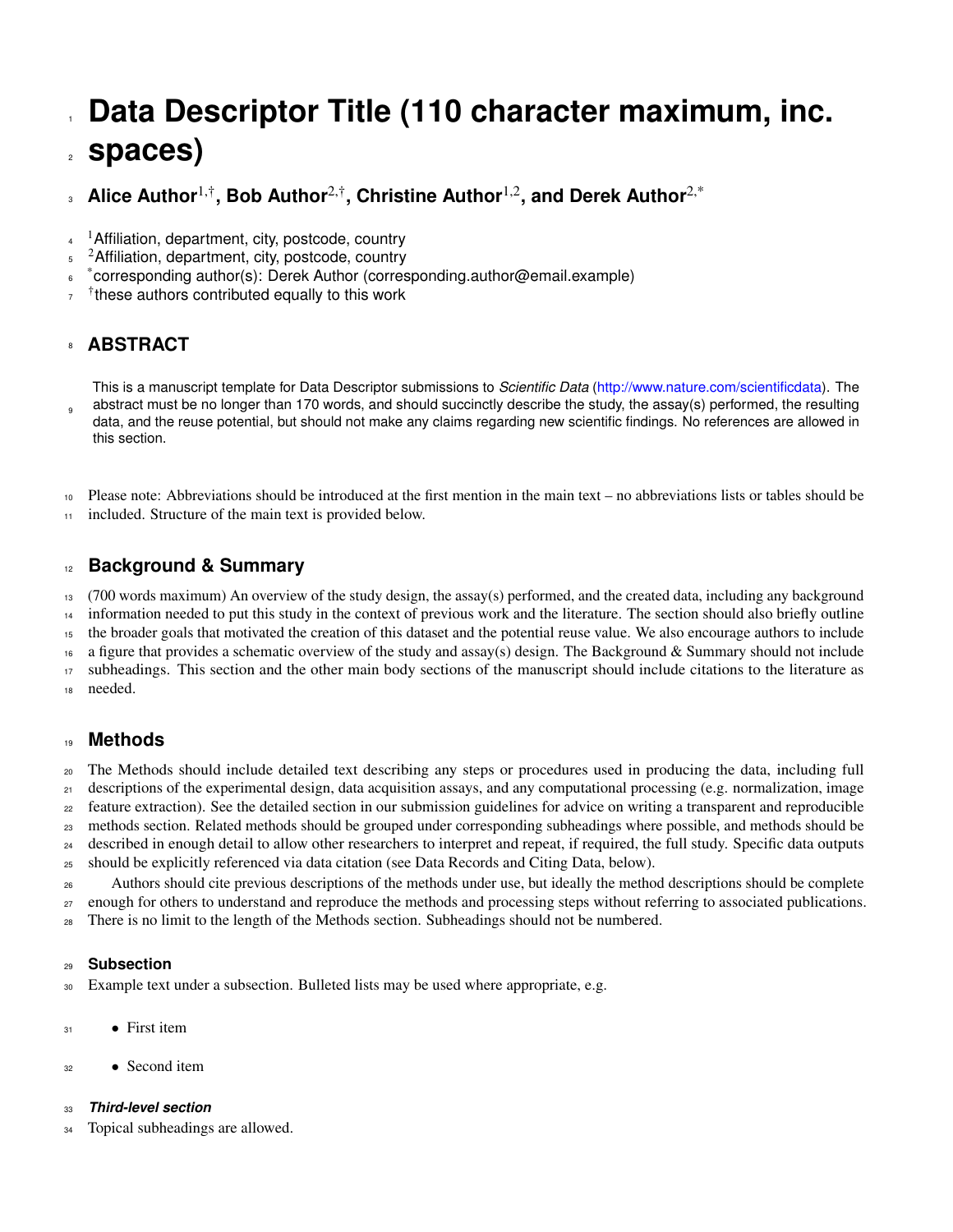# **Data Records**

 The Data Records section should be used to explain each data record associated with this work, including the repository where this information is stored, and to provide an overview of the data files and their formats. Each external data record

38 should be cited numerically in the text of this section, for example<sup>[1](#page-1-0)</sup>, and included in the main reference list as described

below. A data citation should also be placed in the subsection of the Methods containing the data-collection or analytical

procedure(s) used to derive the corresponding record. Providing a direct link to the dataset may also be helpful to readers

[\(https://doi.org/10.6084/m9.figshare.853801\)](#page-0-0).

 Tables should be used to support the data records, and should clearly indicate the samples and subjects (study inputs), their provenance, and the experimental manipulations performed on each (please see 'Tables' below). They should also specify the

data output resulting from each data-collection or analytical step, should these form part of the archived record.

### **Technical Validation**

 This section presents any experiments or analyses that are needed to support the technical quality of the dataset. This section may be supported by figures and tables, as needed. This is a required section; authors must present information justifying the

reliability of their data.

### **Usage Notes**

The Usage Notes should contain brief instructions to assist other researchers with reuse of the data. This may include

discussion of software packages that are suitable for analysing the assay data files, suggested downstream processing steps

 (e.g. normalization, etc.), or tips for integrating or comparing the data records with other datasets. Authors are encouraged to provide code, programs or data-processing workflows if they may help others understand or use the data. Please see our code

availability policy for advice on supplying custom code alongside Data Descriptor manuscripts.

For studies involving privacy or safety controls on public access to the data, this section should describe in detail these

controls, including how authors can apply to access the data, what criteria will be used to determine who may access the data,

and any limitations on data use.

### **Code availability**

For all studies using custom code in the generation or processing of datasets, a statement must be included under the heading

"Code availability", indicating whether and how the code can be accessed, including any restrictions to access. This section

61 should also include information on the versions of any software used, if relevant, and any specific variables or parameters used

to generate, test, or process the current dataset.

#### **References**

- <span id="page-1-0"></span> 1. Hao, Z., AghaKouchak, A., Nakhjiri, N. & Farahmand, A. Global integrated drought monitoring and prediction system (GIDMaPS) data sets. *figshare* <https://doi.org/10.6084/m9.figshare.853801> (2014).
- <span id="page-1-1"></span> [2](https://doi.org/10.1038/s41597-020-0445-3). Kaufman, D. *et al.* A global database of holocene paleotemperature records. *Sci. Data* 7, 115, [https://doi.org/10.1038/](https://doi.org/10.1038/s41597-020-0445-3) [s41597-020-0445-3](https://doi.org/10.1038/s41597-020-0445-3) (2020).
- 3. Figueredo, A. J. & Wolf, P. S. A. Assortative pairing and life history strategy a cross-cultural study. *Hum. Nat.* 20, 317–330, <https://doi.org/10.1007/s12110-009-9068-2> (2009).
- 4. Babichev, S. A., Ries, J. & Lvovsky, A. I. Quantum scissors: teleportation of single-mode optical states by means of a nonlocal single photon. Preprint at <https://arxiv.org/abs/quant-ph/0208066> (2002).
- <span id="page-1-2"></span> 5. Behringer, R. *Manipulating the mouse embryo: a laboratory manual* (Cold Spring Harbor Laboratory Press, New York, 2014).
- LaTeX formats citations and references automatically using the bibliography records in your .bib file, which you can edit via
- <sup>75</sup> the project menu. Use the cite command for an inline citation, e.g.<sup>[2](#page-1-1)[–5](#page-1-2)</sup>. For data citations of datasets uploaded to e.g. *figshare*,
- please use the howpublished option in the bib entry to specify the platform and the link, as in the Hao:  $q$ idmaps: 2014
- $\pi$  example in the sample bibliography file. For journal articles, DOIs should be included for works in press that do not yet
- have volume or page numbers. For other journal articles, DOIs should be included uniformly for all articles or not at all. We
- recommend that you encode all DOIs in your bibtex database as full URLs, e.g. https://doi.org/10.1007/s12110-009-9068-2.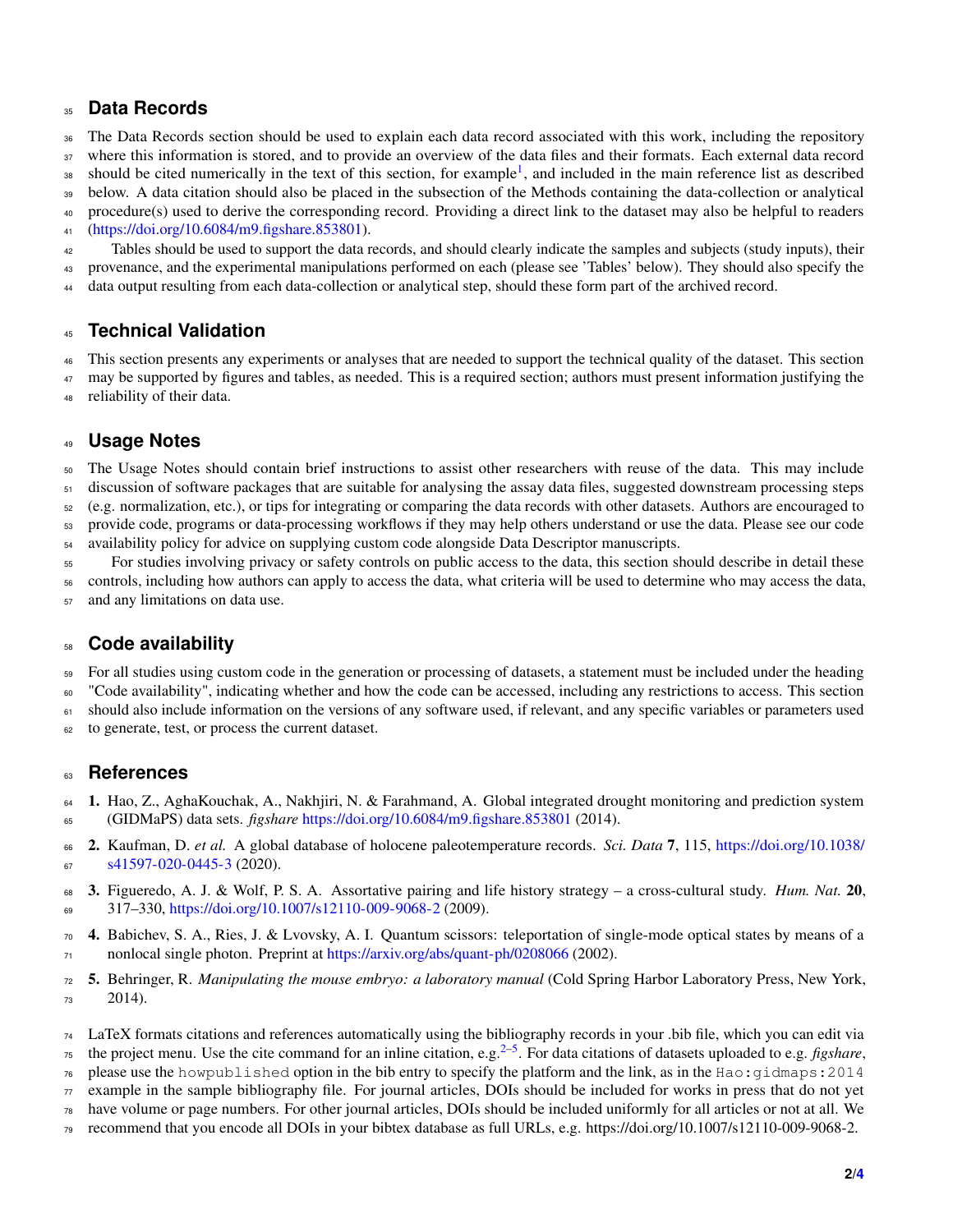#### **Acknowledgements**

81 (not compulsory)

82 Acknowledgements should be brief, and should not include thanks to anonymous referees and editors, or effusive comments.

83 Grant or contribution numbers may be acknowledged.

#### **Author contributions statement**

 Must include all authors, identified by initials, for example: A.A. conceived the experiment(s), A.A. and B.A. conducted the experiment(s), C.A. and D.A. analysed the results. All authors reviewed the manuscript.

### **Competing interests**

(mandatory statement)

<sup>89</sup> The corresponding author is responsible for providing a [competing interests statement](https://www.nature.com/sdata/policies/editorial-and-publishing-policies#competing) on behalf of all authors of the paper.

This statement must be included in the submitted article file.

#### **Figures & Tables**

92 Figures, tables, and their legends, should be included at the end of the document. Figures and tables can be referenced in LATEX using the ref command, e.g. Figure [1](#page-3-1) and Table [1.](#page-2-0)

Authors are encouraged to provide one or more tables that provide basic information on the main 'inputs' to the study (e.g.

 samples, participants, or information sources) and the main data outputs of the study. Tables in the manuscript should generally not be used to present primary data (i.e. measurements). Tables containing primary data should be submitted to an appropriate data repository.

Tables may be provided within the LATEX document or as separate files (tab-delimited text or Excel files). Legends, where needed, should be included here. Generally, a Data Descriptor should have fewer than ten Tables, but more may be allowed when needed. Tables may be of any size, but only Tables which fit onto a single printed page will be included in the PDF version of the article (up to a maximum of three).

<span id="page-2-0"></span> Due to typesetting constraints, tables that do not fit onto a single A4 page cannot be included in the PDF version of the article and will be made available in the online version only. Any such tables must be labelled in the text as 'Online-only' tables 104 and numbered separately from the main table list e.g. 'Table 1, Table 2, Online-only Table 1' etc.

| Condition | n  | n    |
|-----------|----|------|
|           |    | 0.1  |
| B         | 10 | 0.01 |

Table 1. Legend (350 words max). Example legend text.